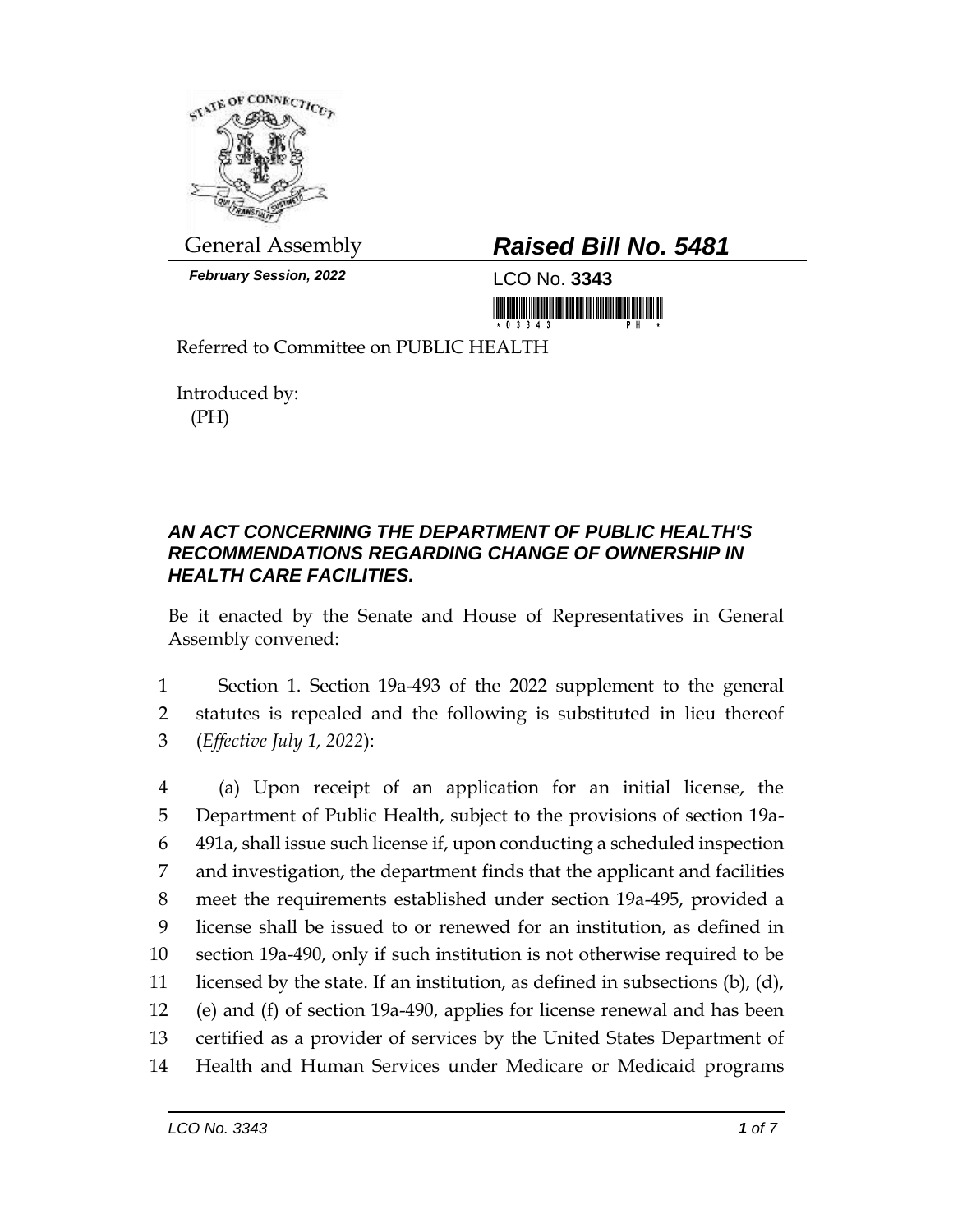within the immediately preceding twelve-month period, or if an institution, as defined in subsection (b) of section 19a-490, is currently certified, the commissioner or the commissioner's designee may waive on renewal the inspection and investigation of such facility required by this section and, in such event, any such facility shall be deemed to have satisfied the requirements of section 19a-495 for the purposes of licensure. Such license shall be valid for two years or a fraction thereof and shall terminate on March thirty-first, June thirtieth, September thirtieth or December thirty-first of the appropriate year. A license issued pursuant to this chapter, unless sooner suspended or revoked, shall be renewable biennially (1) after an unscheduled inspection is conducted by the department, and (2) upon the filing by the licensee, and approval by the department, of a report upon such date and containing such information in such form as the department prescribes and satisfactory evidence of continuing compliance with requirements established under section 19a-495. In the case of an institution, as defined in subsection (d) of section 19a-490, that is also certified as a provider under the Medicare program, the license shall be issued for a period not to exceed three years, to run concurrently with the certification period. In the case of an institution, as defined in subsection (m) of section 19a-490, that is applying for renewal, the license shall be issued pursuant to section 19a-491. Except in the case of a multicare institution, each license shall be issued only for the premises and persons named in the application. Such license shall not be transferable or assignable. Licenses shall be posted in a conspicuous place in the licensed premises.

 (b) **[**(1)**]** A nursing home license may be renewed biennially after **[**(A)**]** (1) an unscheduled inspection conducted by the department, **[**(B)**]** (2) submission of the information required by section 19a-491a, and **[**(C)**]** (3) submission of evidence satisfactory to the department that the nursing home is in compliance with the provisions of this chapter, the regulations of Connecticut state agencies and licensing regulations.

 **[**(2)**]** (c) (1) For the purposes of this subsection, "facility" and "institution" have the same meanings as provided in section 19a-490.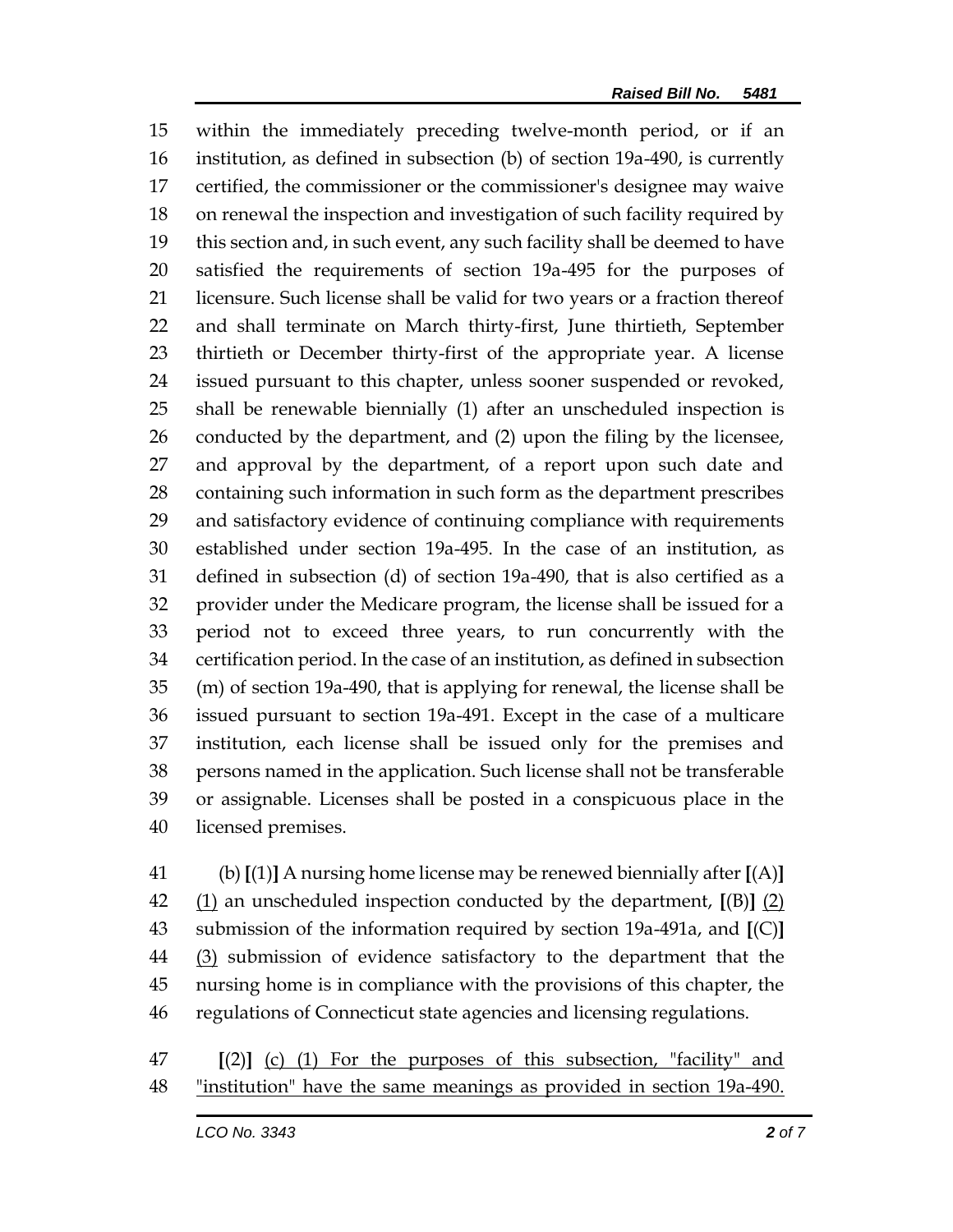Any change in the ownership of a facility or institution **[**, as defined in section 19a-490,**]** owned by an individual, partnership or association or the change in ownership or beneficial ownership of **[**ten per cent or more of the stock of a corporation**]** the entity which owns, conducts, operates or maintains such facility or institution, including a change in ownership or beneficial ownership resulting in a transfer to a person 55 related by blood or marriage to such an owner or beneficial owner, shall be subject to prior approval of the department. **[**after a scheduled inspection of such facility or institution is conducted by the department, provided such approval shall be conditioned upon a showing by such facility or institution to the commissioner that it has complied with all requirements of this chapter, the regulations relating to licensure and all applicable requirements of the regulations of Connecticut state agencies. Any such change in ownership or beneficial ownership resulting in a transfer to a person related by blood or marriage to such an owner or beneficial owner shall not be subject to prior approval of the department unless: (A) Ownership or beneficial ownership of ten per cent or more of the stock of a corporation, limited liability company, partnership or association which owns, conducts, operates or maintains more than one facility or institution is transferred; (B) ownership or beneficial ownership is transferred in more than one facility or institution; or (C) the facility or institution is the subject of a pending complaint, investigation or licensure action. If the facility or institution is not in compliance, the commissioner may require the new owner to sign a consent order providing reasonable assurances that the violations shall be corrected within a specified period of time. Notice of any such proposed change of ownership shall be given to the department at least one hundred twenty days prior to the effective date of such proposed change.**]**

 (2) Not later than one hundred twenty days before the proposed date of a change in ownership of a facility or institution, the proposed new owner of such facility or institution shall submit an application for approval to the department pursuant to subdivision (1) of this 82 subsection. Such application shall be in a form and manner prescribed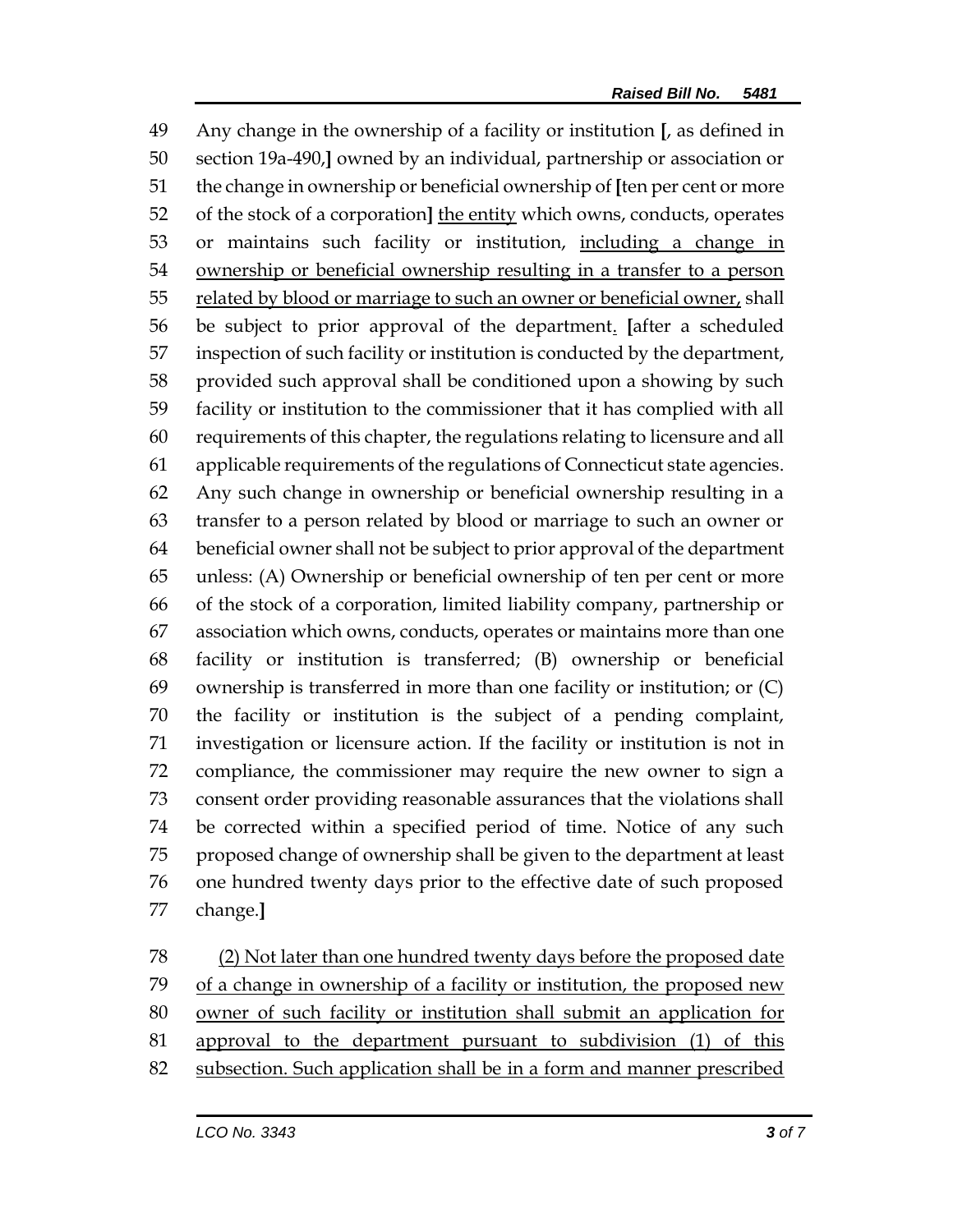by the commissioner and shall include, but need not be limited to, the following: (A) A cover letter stating the applicant's intent to purchase the facility or institution and identification of the facility or institution by name, address, county and number and type of beds licensed by the department; (B) a description of the proposed transaction, including the name of each current owner of the facility or institution; (C) the name of each proposed new owner; (D) the name of each owner of any nonpublicly traded parent corporation of each proposed new owner; (E) if applicable, the proposed new owner's organizational chart, such proposed new owner's parent corporation's organizational chart, and the organizational chart of each wholly-owned subsidiary of such proposed new owner; (F) a copy of the agreement of sale and, if applicable, a copy of any lease or management agreements; (G) a projection of profits and losses and a capital budget projection, including, but not limited to, accounts payable with amount due, days overdue and details of payment to all such accounts, for the three years following the change in ownership, (H) the name and address of any 100 licensed health care facility owned, operated or managed by each proposed owner in the United States or any territory of the United States during the five years preceding the date on which such application is submitted and audited financial statements for each such facility for the three years preceding the date on which such application is submitted; (I) disclosure of any direct or indirect interests, including such interests in intermediate entities and parent, management and property companies and other related entities; (J) a statement that the facility or institution is not the subject of a pending complaint, investigation or licensure action in the state or reciprocal action in another state; (K) disclosure of whether the facility or institution has been subject to (i) three or more civil penalties imposed through final order of the commissioner in accordance with the provisions of sections 19a-524 to 19a-528, inclusive, or civil penalties imposed pursuant to the laws or regulations of another state during the two-year period preceding the date on which such application is submitted, or (ii) sanctions, other than civil penalties less than or equal to twenty thousand dollars, imposed in any state through final adjudication under the Medicare or Medicaid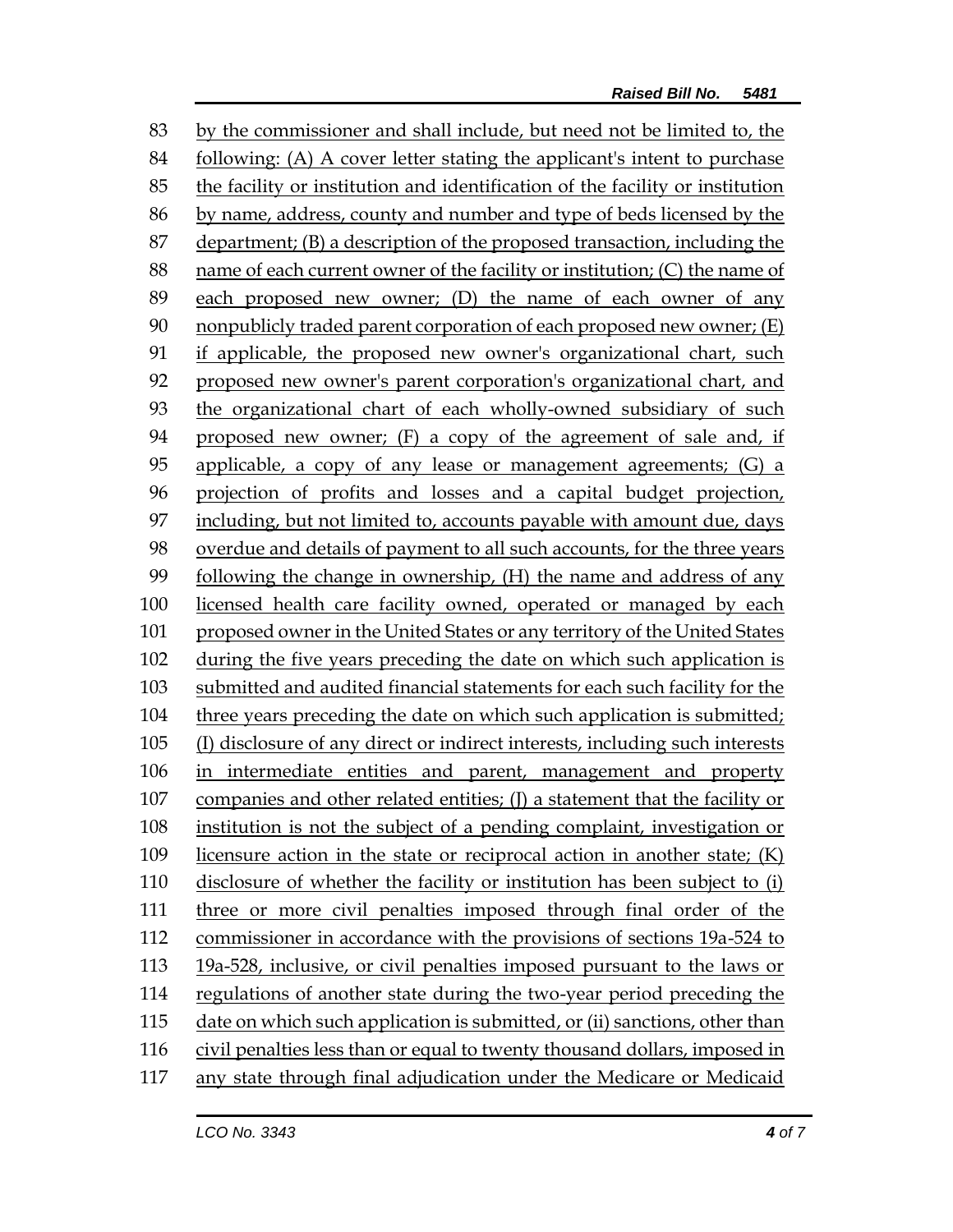program pursuant to Title XVIII or XIX of the federal Social Security Act, 42 USC 301, as amended from time to time; and (L) disclosure of whether any proposed new owner's Medicare or Medicaid provider agreement has been terminated or not renewed in any state. For the purposes of this subdivision, "organizational chart" means a graphical representation of an organization, including, but not limited to, the 124 relationships between such organization's employees, departments and the jobs within such organization.

 (3) After receiving an application, the department shall schedule an inspection of such facility or institution to determine if the facility or institution has complied with the requirements of this chapter and the regulations of Connecticut state agencies relating to licensure of such facility or institution. If an applicant is not in compliance with the requirements of a corrective action plan or in violation of any provision of the general statutes or the regulations of Connecticut state agencies, the commissioner may deny the applicant's change in ownership or require the proposed new owner to sign a consent order, which shall include, but need not be limited to, the implementation of a corrective action plan for any such violation within a specified time period. The commissioner may assess a civil penalty of not more than one thousand dollars for each day the owner of the facility or institution is in violation 139 of any provision of the general statutes or the regulations of Connecticut 140 state agencies or such consent order. If the commissioner disapproves a change in ownership, a person related by blood or marriage to the applicant may not apply to acquire ownership interest in the facility or institution. For the purposes of this subdivision, "a person related by blood or marriage" means a parent, spouse, child, brother, sister, aunt, uncle, niece or nephew.

 (4) For the purposes of this **[**subdivision**]** subsection, a change in the legal form of the ownership entity, including, but not limited to, changes from a corporation to a limited liability company, a partnership to a limited liability partnership, a sole proprietorship to a corporation and similar changes, shall not be considered a change of ownership if the beneficial ownership remains unchanged and the owner provides such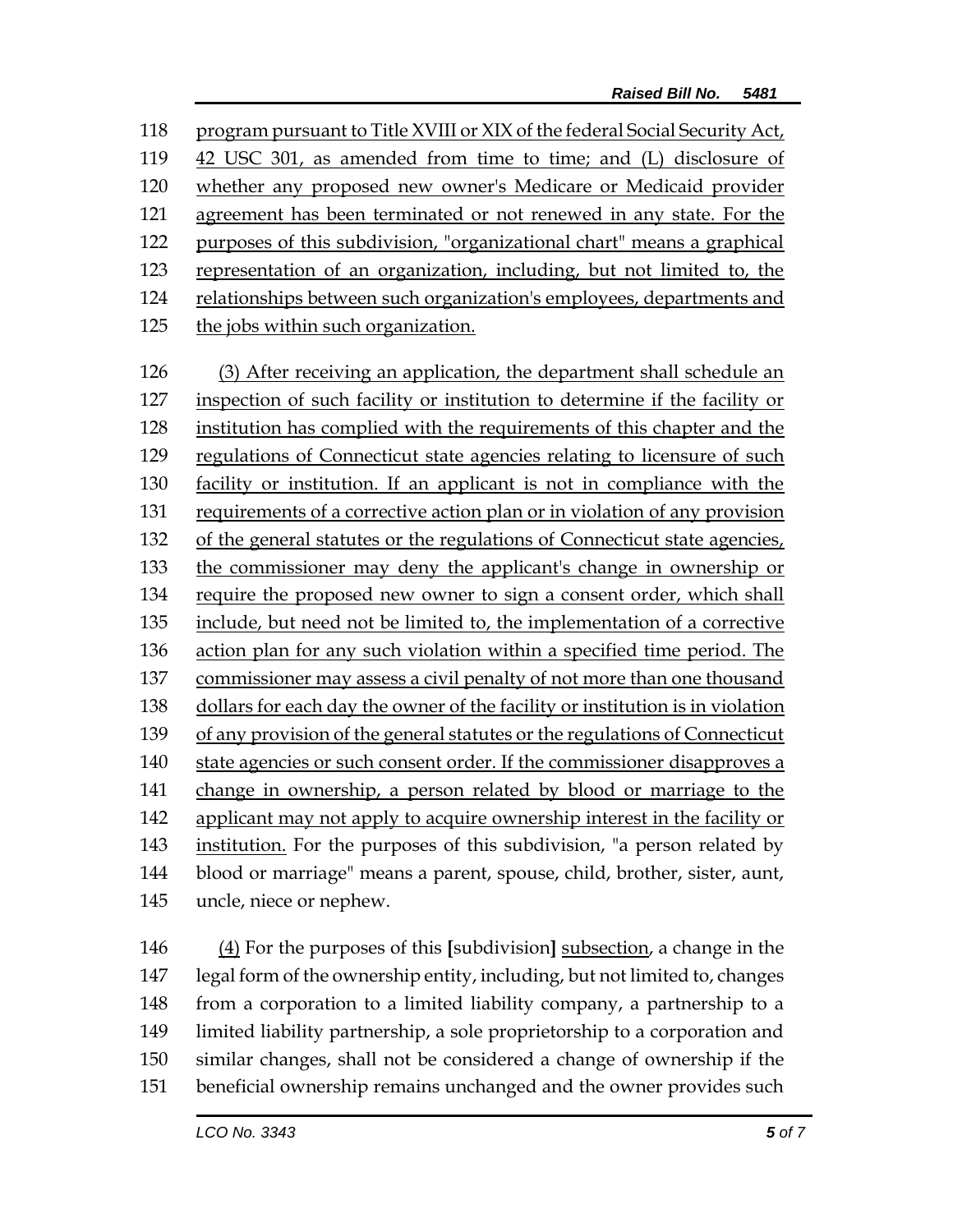information regarding the change to the department as may be required by the department in order to properly identify the current status of ownership and beneficial ownership of the facility or institution. For the purposes of this subdivision, a public offering of the stock of any corporation that owns, conducts, operates or maintains any such facility or institution shall not be considered a change in ownership or beneficial ownership of such facility or institution if the licensee and the officers and directors of such corporation remain unchanged, such public offering cannot result in an individual or entity owning ten per cent or more of the stock of such corporation, and the owner provides such information to the department as may be required by the department in order to properly identify the current status of ownership and beneficial ownership of the facility or institution.

 **[**(c)**]** (d) (1) A multicare institution may, under the terms of its existing license, provide behavioral health services or substance use disorder treatment services on the premises of more than one facility, at a satellite unit or at another location outside of its facilities or satellite units that is acceptable to the patient receiving services and is consistent with the patient's assessment and treatment plan. Such behavioral health services or substance use disorder treatment services may include methadone delivery and related substance use treatment services to persons in a nursing home facility pursuant to the provisions of section 19a-495c.

 (2) Any multicare institution that intends to offer services at a satellite unit or other location outside of its facilities or satellite units shall submit an application for approval to offer services at such location to the Department of Public Health. Such application shall be submitted on a form and in the manner prescribed by the Commissioner of Public Health. Not later than forty-five days after receipt of such application, the commissioner shall notify the multicare institution of the approval or denial of such application. If the satellite unit or other location is approved, that satellite unit or location shall be deemed to be licensed in accordance with this section and shall comply with the applicable requirements of this chapter and regulations adopted under this